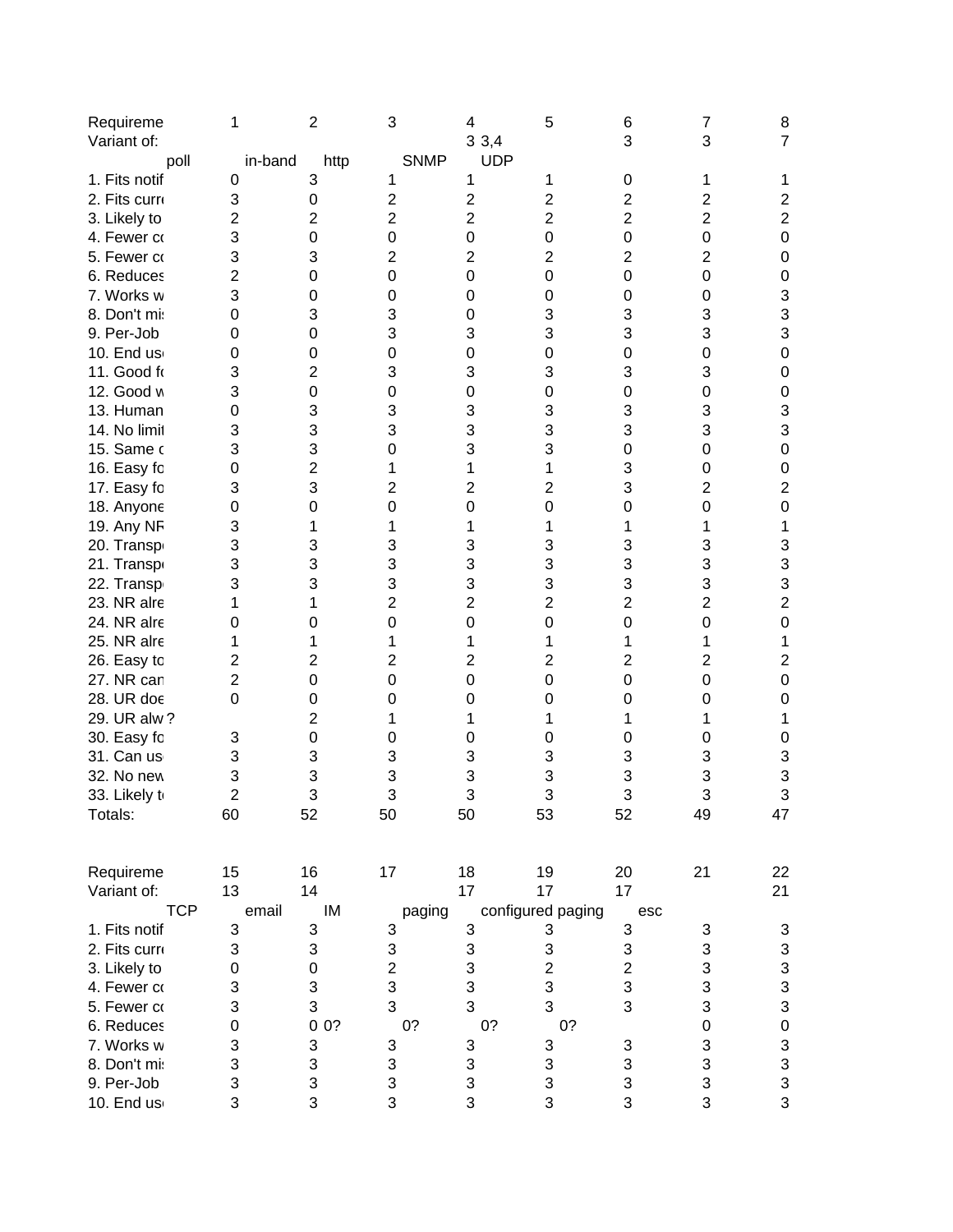| 11. Good fo   |    |    |    |    |    |    |      |    |
|---------------|----|----|----|----|----|----|------|----|
| 12. Good w    |    |    |    |    | 3  |    |      |    |
| 13. Human     |    |    |    |    | 3  | 3  |      |    |
| 14. No limit  |    |    |    |    | 3  | 3  |      |    |
| 15. Same o    |    |    |    |    |    |    |      |    |
| 16. Easy fo   |    |    |    |    |    |    |      |    |
| 17. Easy fo   |    |    |    |    | 3  |    |      |    |
| 18. Anyone    |    | 3  |    |    |    |    |      |    |
| 19. Any NF    |    | 3  |    |    |    |    |      |    |
| 20. Transp    |    | 3  |    |    |    |    |      |    |
| 21. Transpo   | 3  | 3  |    |    |    | 3  |      |    |
| 22. Transp    |    |    |    |    |    |    |      |    |
| 23. NR alre   |    |    |    |    | З  | 3  |      |    |
| 24. NR alre   |    |    |    |    | 3  | 3  | 3    |    |
| 25. NR alre   |    | 3  |    |    | 3  | 3  | 3    |    |
| 26. Easy to   |    |    |    |    | 3  | 3  | 3    |    |
| 27. NR can    |    |    |    |    | 3  | 3  | 3    |    |
| 28. UR doe    |    |    |    |    |    | 2  | 2    |    |
| 29. UR alw    |    |    |    |    |    | 2  |      |    |
| 30. Easy fo   |    |    |    |    | 3  | 3  | 3    | 3  |
| 31. Can us    |    |    |    |    | 3  | 3  | 2 2? |    |
| 32. No new    |    |    |    |    | 3  | 3  | 3    |    |
| 33. Likely to |    |    |    |    |    |    |      |    |
|               | 69 | 72 | 83 | 79 | 81 | 81 | 76   | 77 |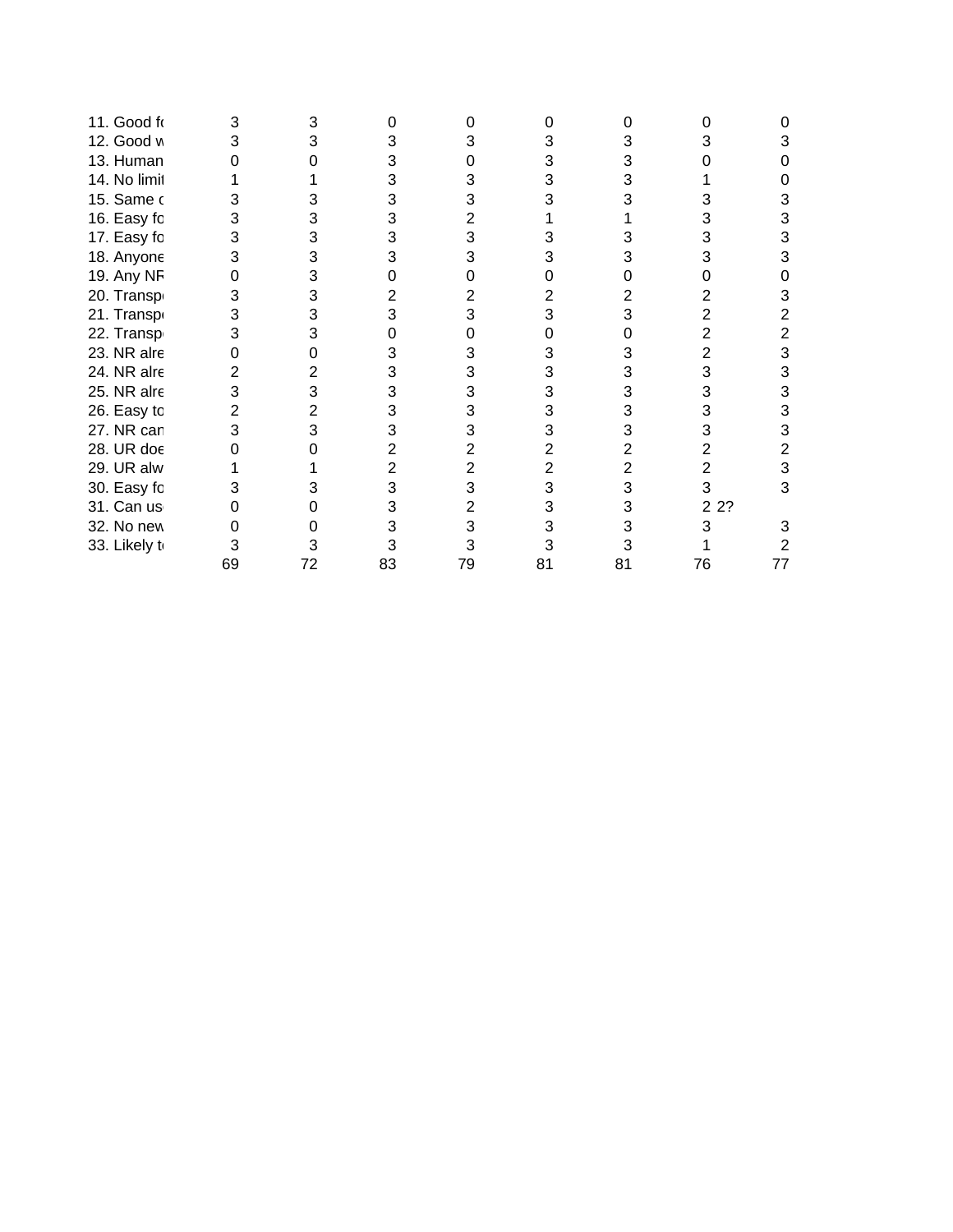| $\frac{9}{7}$                                                                                                                                                                                      | 10                                                                                                                                                                                       | 11                                                                                      | 12<br>11                                                                                                                                                                                                                                             | 13                                                                                                                                                                                                                                                                                               | 14<br>13                                                                |
|----------------------------------------------------------------------------------------------------------------------------------------------------------------------------------------------------|------------------------------------------------------------------------------------------------------------------------------------------------------------------------------------------|-----------------------------------------------------------------------------------------|------------------------------------------------------------------------------------------------------------------------------------------------------------------------------------------------------------------------------------------------------|--------------------------------------------------------------------------------------------------------------------------------------------------------------------------------------------------------------------------------------------------------------------------------------------------|-------------------------------------------------------------------------|
| 1<br>2 2 0 2 0 0 3 3 0 3 0 3 3 0 0 2 0 1 3 3 3 2 0<br>$\begin{array}{c} 1 \\ 2 \\ 0 \\ 0 \end{array}$<br>$\begin{array}{c} 1 \\ 0 \end{array}$<br>$\begin{array}{c} 3 \\ 3 \\ 3 \end{array}$<br>49 | 3<br>$\mathbf 0$<br>$\frac{1}{3}$<br>333333333313333320<br>$\mathbf{1}$<br>$\mathbf{1}$<br>3<br>$\mathbf 0$<br>$\overline{1}$<br>3<br>$\mathbf 0$<br>$\mathbf 0$<br>$\overline{c}$<br>72 | 330330331330<br>133330133323230<br>$\frac{1}{3}$<br>$\mathbf{o}$<br>$\frac{3}{3}$<br>71 | $\begin{bmatrix} 3 \\ 3 \\ 0 \end{bmatrix}$<br>$\begin{array}{c} 3 \\ 3 \\ 0 \end{array}$<br>$33313$<br>$333$<br>$\mathbf 0$<br>$\mathbf{1}$<br>$33303$<br>$03$<br>$\frac{1}{3}$<br>123230<br>$\frac{2}{3}$<br>$\overline{0}$<br>$\frac{3}{3}$<br>70 | 3<br>3<br>$\mathbf 0$<br>3<br>3<br>$\overline{0}$<br>$33313$<br>$333$<br>$\overline{0}$<br>$\mathbf 1$<br>3<br>$\begin{array}{c} 3 \\ 3 \\ 3 \end{array}$<br>$\mathbf 0$<br>$\mathbf{1}$<br>3<br>3<br>0 2 3 2 3 2 3<br>$\mathbf{0}$<br>$\mathbf 1$<br>3<br>$\mathbf 0$<br>3<br>$\mathbf 1$<br>66 | 3 3 0 3 3 0 3 3 3 4 3 3 0 1 3 3 3 3 0 3 3 3 0 2 3 2 3 0 1 3 0 3 1<br>68 |
| 23                                                                                                                                                                                                 | 24<br>23                                                                                                                                                                                 | 25<br>24                                                                                | 26<br>25                                                                                                                                                                                                                                             | 27<br>03-Jan                                                                                                                                                                                                                                                                                     | 28                                                                      |
| $\pmb{0}$<br>$\begin{array}{c} 3 \\ 3 \\ 3 \end{array}$<br>$\mathbf{0}$<br>$\frac{3}{3}$<br>$\mathbf{O}$<br>$\overline{0}$                                                                         | $\mathbf 0$<br>$\begin{array}{c} 3 \\ 3 \\ 3 \end{array}$<br>$\mathbf 0$<br>3<br>3<br>$\overline{0}$<br>$\overline{0}$                                                                   | $\mathbf 0$<br>3<br>3<br>$\frac{3}{3}$<br>$\mathbf 0$<br>3<br>3<br>$\mathbf 0$<br>0     | 0<br>3<br>3<br>3<br>3<br>0<br>3<br>3<br>$\overline{0}$<br>0                                                                                                                                                                                          | 0<br>3<br>$\begin{array}{c}\n2 \\ 3 \\ 2\n\end{array}$<br>3<br>$\mathbf 0$<br>3<br>$\mathbf 0$                                                                                                                                                                                                   |                                                                         |